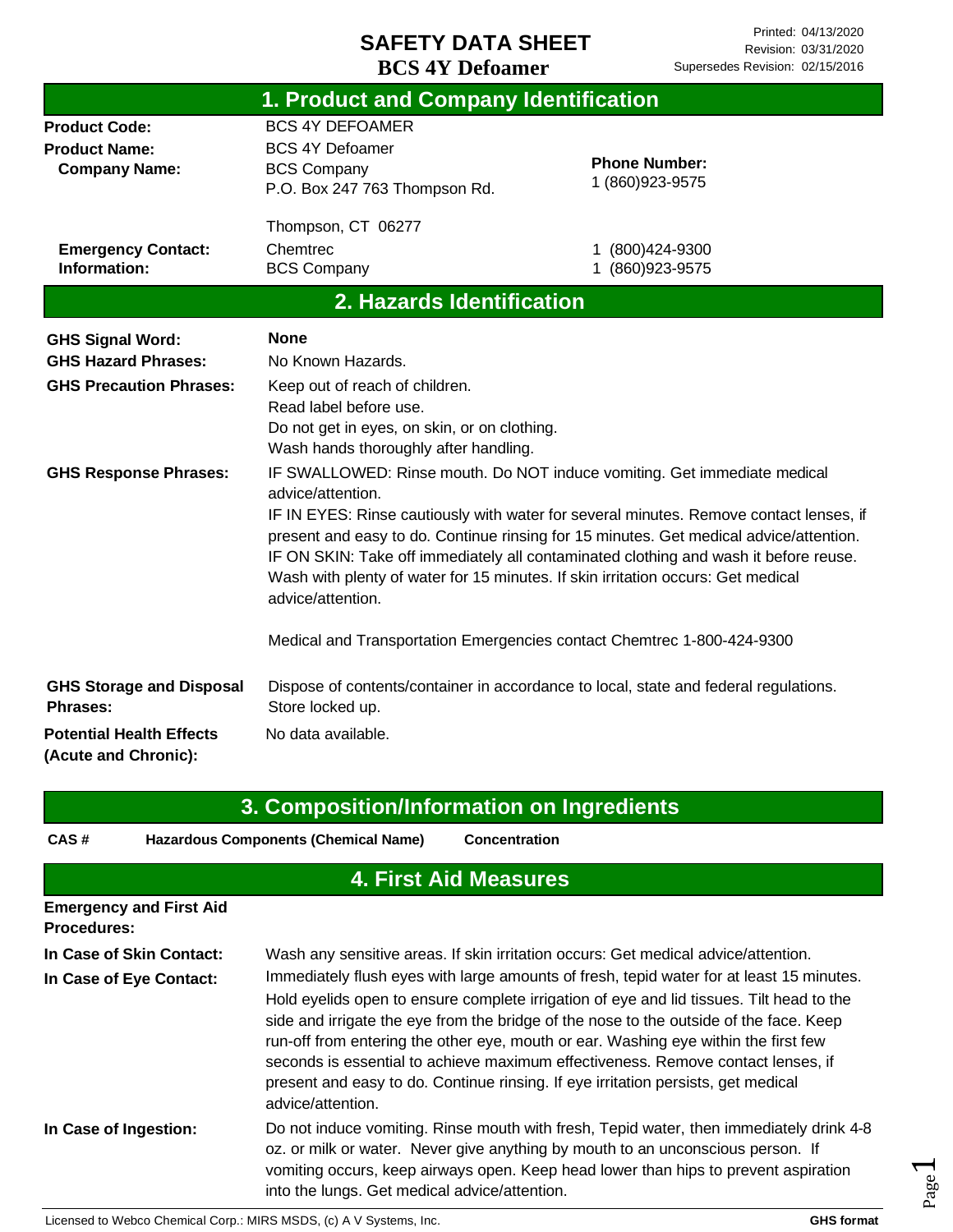|                                                                                                   |                                           | <b>5. Fire Fighting Measures</b>                                                                                                                |
|---------------------------------------------------------------------------------------------------|-------------------------------------------|-------------------------------------------------------------------------------------------------------------------------------------------------|
| Flash Pt:                                                                                         | No data.                                  |                                                                                                                                                 |
| <b>Explosive Limits:</b>                                                                          | LEL: No data.                             | UEL: No data.                                                                                                                                   |
| <b>Autoignition Pt:</b>                                                                           | No data.                                  |                                                                                                                                                 |
|                                                                                                   |                                           | Suitable Extinguishing Media: Dry chemical, CO2, sand, earth, water spray or regular foam.                                                      |
| <b>Fire Fighting Instructions:</b>                                                                |                                           | As in any fire, wear a self-contained breathing apparatus in pressure-demand,<br>MSHA/NIOSH (approved or equivalent), and full protective gear. |
| <b>Flammable Properties and</b><br>Hazards:                                                       | No data available.                        |                                                                                                                                                 |
|                                                                                                   | No data available.                        |                                                                                                                                                 |
|                                                                                                   |                                           | <b>6. Accidental Release Measures</b>                                                                                                           |
| <b>Protective Precautions,</b><br><b>Protective Equipment and</b><br><b>Emergency Procedures:</b> |                                           | Rubber or neoprene gloves, Safety glasses, Wear chemical protective clothing.                                                                   |
| <b>Steps To Be Taken In Case</b><br><b>Material Is Released Or</b><br>Spilled:                    | applicable regulations.                   | Absorb spill with inert material (e.g. dry sand or earth), and dispose of in accordance with                                                    |
|                                                                                                   |                                           | <b>7. Handling and Storage</b>                                                                                                                  |
| <b>Precautions To Be Taken in</b><br>Handling:                                                    | For industrial or institutional use only. |                                                                                                                                                 |
| <b>Drocoutions To De Taken in Keep from fronting</b>                                              |                                           |                                                                                                                                                 |

**Precautions To Be Taken in**  Keep from freezing. **Storing:**

|                                                    |                                   |                    | 8. Exposure Controls/Personal Protection |                                                                                 |                     |
|----------------------------------------------------|-----------------------------------|--------------------|------------------------------------------|---------------------------------------------------------------------------------|---------------------|
| CAS#                                               | <b>Partial Chemical Name</b>      |                    | <b>OSHA TWA</b>                          | <b>ACGIH TWA</b>                                                                | <b>Other Limits</b> |
| (Specify Type):                                    | <b>Respiratory Equipment</b>      |                    |                                          | A respirator is not needed under normal and intended conditions of product use. |                     |
| <b>Eye Protection:</b>                             |                                   | as needed.         |                                          |                                                                                 |                     |
| <b>Protective Gloves:</b>                          |                                   | as needed.         |                                          |                                                                                 |                     |
|                                                    | <b>Other Protective Clothing:</b> | as needed.         |                                          |                                                                                 |                     |
| <b>Engineering Controls</b><br>(Ventilation etc.): |                                   | No data available. |                                          |                                                                                 |                     |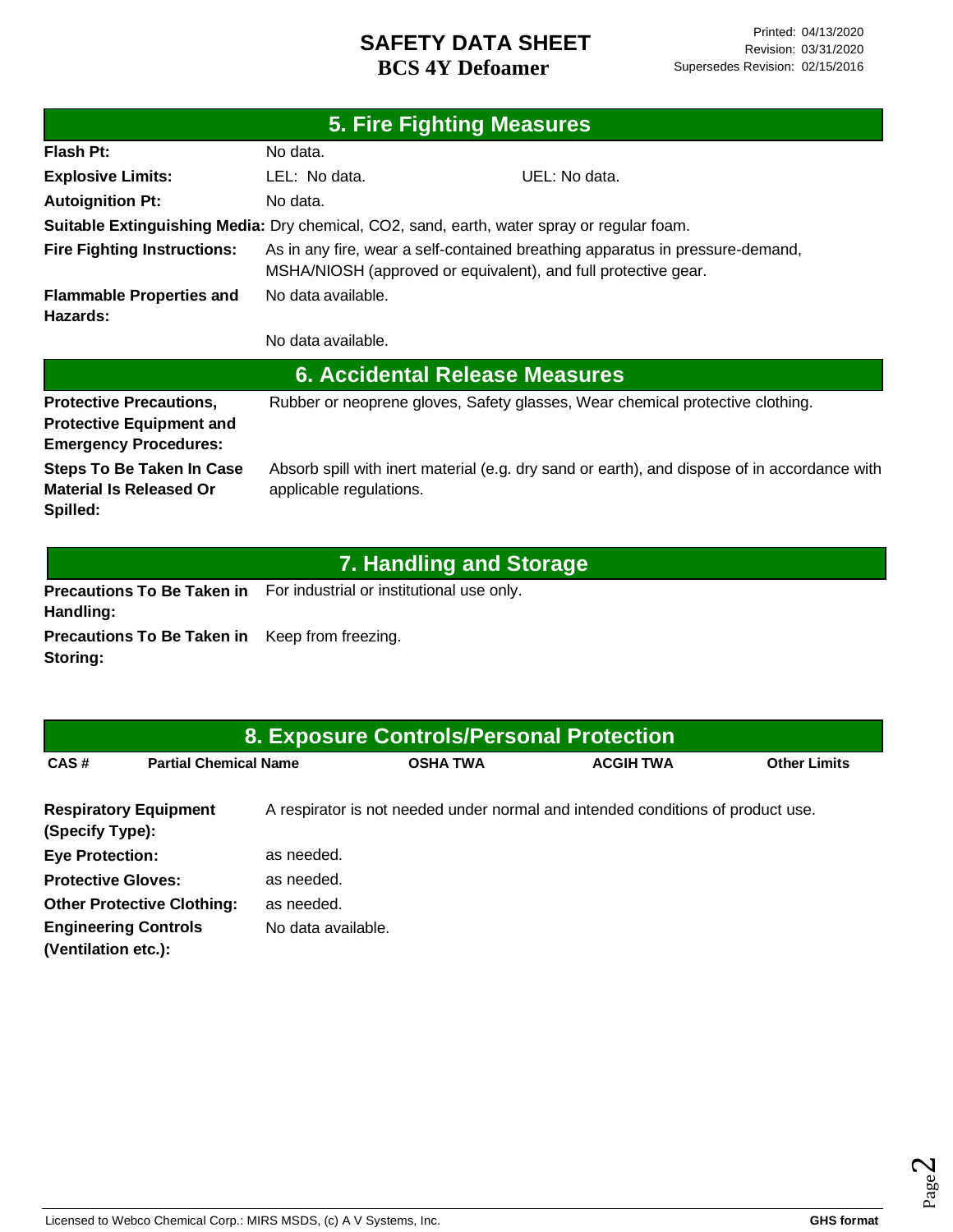|                                                                     | 9. Physical and Chemical Properties                                                                                                                                                        |
|---------------------------------------------------------------------|--------------------------------------------------------------------------------------------------------------------------------------------------------------------------------------------|
| <b>Physical States:</b>                                             | [X] Liquid<br>[] Solid<br>[ ] Gas                                                                                                                                                          |
| <b>Appearance and Odor:</b>                                         | Appearance: Clear Colorless Liquid<br>Odor: No apparent odor.                                                                                                                              |
| <b>Melting Point:</b>                                               | No data.                                                                                                                                                                                   |
| <b>Boiling Point:</b>                                               | No data.                                                                                                                                                                                   |
| Flash Pt:                                                           | No data.                                                                                                                                                                                   |
| <b>Evaporation Rate:</b>                                            | No data.                                                                                                                                                                                   |
| Flammability (solid, gas):                                          | No data available.                                                                                                                                                                         |
| <b>Explosive Limits:</b>                                            | LEL: No data.<br>UEL: No data.                                                                                                                                                             |
| Vapor Pressure (vs. Air or<br>$mm Hg$ ):                            | No data.                                                                                                                                                                                   |
| Vapor Density (vs. Air = 1): No data.                               |                                                                                                                                                                                            |
| Specific Gravity (Water = 1): No data.                              |                                                                                                                                                                                            |
| <b>Solubility in Water:</b>                                         | 100                                                                                                                                                                                        |
| <b>Percent Volatile:</b>                                            | No data.                                                                                                                                                                                   |
| <b>Autoignition Pt:</b>                                             | No data.                                                                                                                                                                                   |
|                                                                     | <b>10. Stability and Reactivity</b>                                                                                                                                                        |
| Stability:                                                          | Stable [X]<br>Unstable [ ]                                                                                                                                                                 |
| <b>Conditions To Avoid -</b><br>Instability:                        | Avoid handling conditions which may allow for leaks and spills of this material. Do not<br>permit personnel to handle this product without proper training and/or protective<br>equipment. |
| Incompatibility - Materials To No data available.<br>Avoid:         |                                                                                                                                                                                            |
| Hazardous Decomposition or No data available.<br><b>Byproducts:</b> |                                                                                                                                                                                            |
| <b>Possibility of Hazardous</b><br><b>Reactions:</b>                | Will occur $\lceil \quad \rceil$<br>Will not occur [X]                                                                                                                                     |
| <b>Conditions To Avoid -</b><br><b>Hazardous Reactions:</b>         | No data available.                                                                                                                                                                         |

| 11. Toxicological Information     |             |                                            |                           |  |  |  |  |
|-----------------------------------|-------------|--------------------------------------------|---------------------------|--|--|--|--|
| <b>Toxicological Information:</b> |             | Inhalation, Eye contact, Skin contact      |                           |  |  |  |  |
| <b>Irritation or Corrosion:</b>   | Eyes:       | May cause eye irritation.                  |                           |  |  |  |  |
|                                   | Skin:       | May cause skin irritation.                 |                           |  |  |  |  |
|                                   | Ingestion:  | No known effects.                          |                           |  |  |  |  |
|                                   | Inhalation: | No known effects.                          |                           |  |  |  |  |
| <b>Symptoms related to</b>        | Eyes:       | Redness, pain, irritation.                 |                           |  |  |  |  |
| Toxicological                     | Skin:       | Redness, pain, irritation.                 |                           |  |  |  |  |
| <b>Characteristics:</b>           | Ingestion:  | No symptoms known or expected.             |                           |  |  |  |  |
|                                   |             | Inhalation: No symptoms known or expected. |                           |  |  |  |  |
| <b>Carcinogenicity:</b>           | NTP? No     | IARC Monographs? No                        | <b>OSHA Regulated? No</b> |  |  |  |  |

Page ო